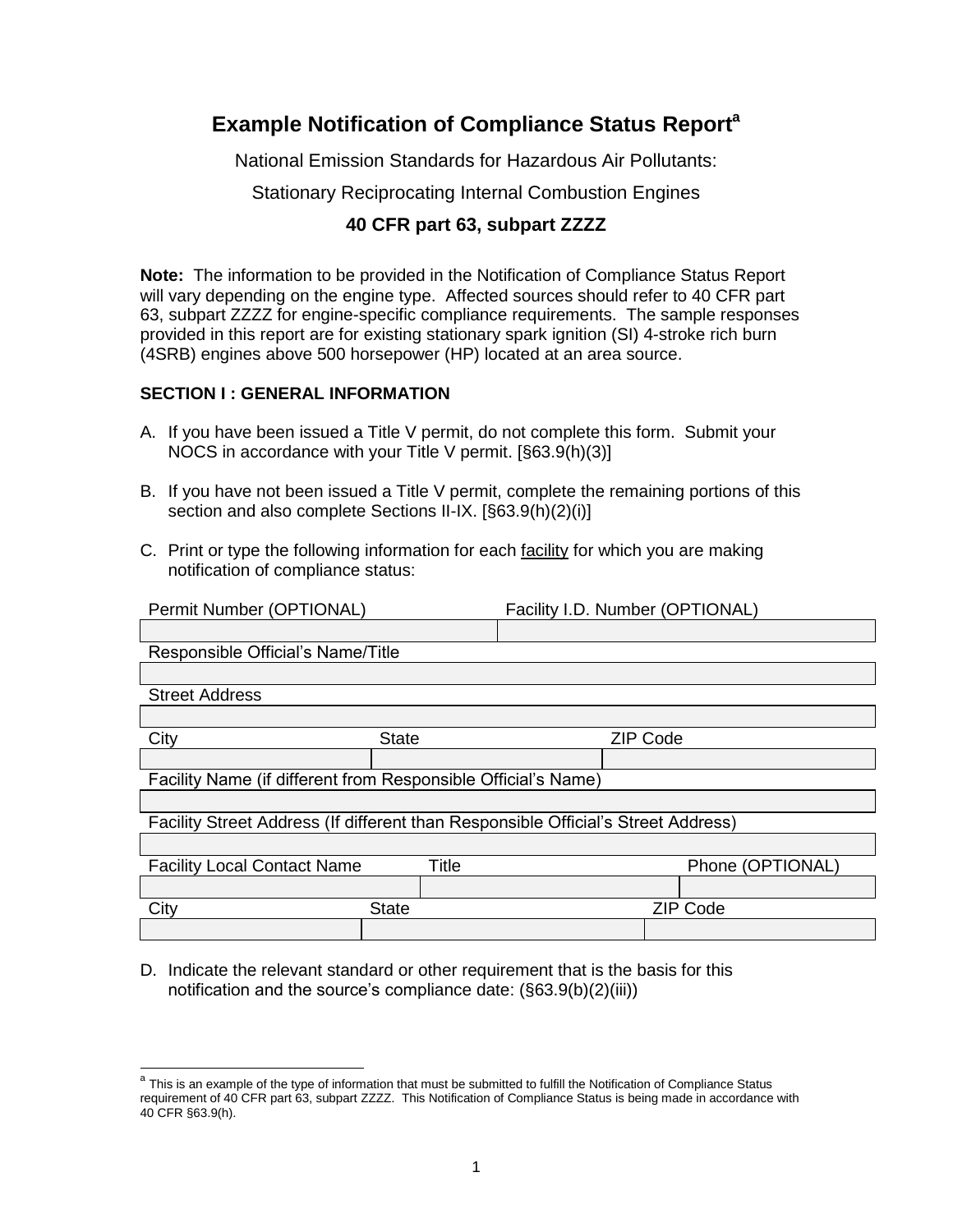Basis for this notification (relevant standard or other requirement) Compliance Date (mm/dd/yyyy)

| Sample Response. | 40 CFR 63.6645 | Sample Response. | 10/19/2013 |
|------------------|----------------|------------------|------------|
|                  |                |                  |            |

#### **SECTION II : CERTIFICATION (Note: you may edit this text as appropriate)**

Based upon information and belief formed after a reasonable inquiry, I, as a responsible official of the above-mentioned facility, certify the information contained in this report is accurate and true to the best of my knowledge. The above-mentioned facility entity and the set of my knowledge. complied with the relevant standard or and other applicable requirements referenced in the relevant standard. [§63.9(h)(2)(i)(G)]

| Name of Responsible Official (Print or Type) | Title | Date (mm/dd/yyyy) |
|----------------------------------------------|-------|-------------------|
|                                              |       |                   |
| Signature of Responsible Official            |       |                   |
|                                              |       |                   |

*Note: Responsible official is defined under §63.2 as one of the following: a president, vice-president, secretary, or treasurer of the company that owns the plant; the owner of the plant; the plant engineer or supervisor; a government official if the plant is owned by the Federal, State, city, or county government; or a ranking military officer if the plant is located on a military installation.*

## **SECTION III: METHODS**

Describe the methods you used to determine compliance.  $[\S 63.9(h)(2)(i)(A)]$ 

Sample Response for existing stationary spark ignition (SI) 4-stroke rich burn (4SRB) engines above 500 horsepower (HP) located at an area source.

This facility installed non-selective catalytic reduction (NSCR) to reduce formaldehyde emissions from their two (2) stationary existing 4SRB engines in order to comply with the emission standards in Table 2d of 40 CFR part 63, subpart ZZZZ. A performance test was conducted on 10/19/2013 using FTIR in accordance with the requirements in Table 4 of 40 CFR part 63, subpart ZZZZ. The catalyst inlet temperature and catalyst pressure drop were recorded during the initial performance test. This facility installed and operated a continuous parametric monitoring system (CPMS) to continuously measure the catalyst temperature according to the requirements in 40 CFR 63.6625(b) and (k). The catalyst inlet temperature and catalyst pressure drop that were recorded were within the allowed ranges as specified in Table 1b of 40 CFR part 63, subpart ZZZZ. This facility followed the startup requirements in 63.6625(h). The startup time was limited to 30 minutes and this facility minimized the engine's time spent at idle during startup.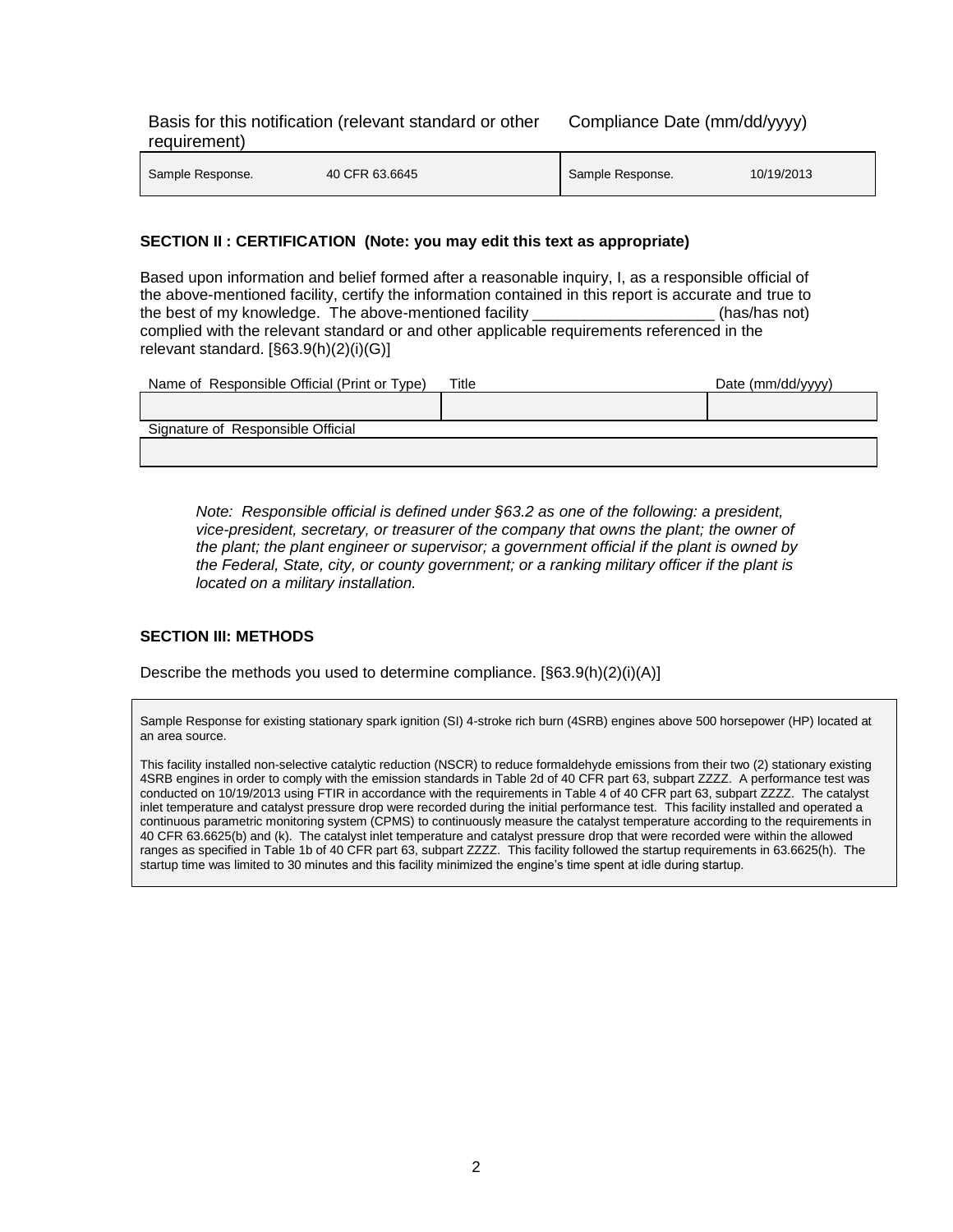## **SECTION IV: RESULTS**

Describe the results of any performance tests, opacity or visible emission observations, continuous monitoring system (CMS) performance evaluations, and/or other monitoring procedures or methods that were conducted. [§63.9(h)(2)(i)(B)] Facility can attach test reports and output results from a CEMS and/or CPMS to this notification.

| Sample Response for existing stationary SI 4SRB engines above 500 HP located at an area source. |                           |                  |                                      |                               |                                             |                                            |                               |
|-------------------------------------------------------------------------------------------------|---------------------------|------------------|--------------------------------------|-------------------------------|---------------------------------------------|--------------------------------------------|-------------------------------|
| <b>Results</b>                                                                                  |                           |                  |                                      |                               |                                             |                                            |                               |
| Source ID                                                                                       | <b>Source</b><br>Location | <b>Test Date</b> | Formaldeh<br>yde<br><b>Reduction</b> | Formaldehyde<br>Concentration | <b>Catalyst Inlet</b><br><b>Temperature</b> | Catalyst<br><b>Pressure</b><br><b>Drop</b> | <b>Startup</b><br><b>Time</b> |
| Engine A                                                                                        | <b>Building 1</b>         | 10/19/2013       | 82%                                  | 2.1 ppmvd at 15% $O2$         | $900^{\circ}$ F                             | 0.2 inches                                 | 8 min                         |
| Engine B                                                                                        | Building 1                | 10/19/2013       | 85%                                  | 2.5 ppmvd at 15% $O2$         | 1,100°F                                     | 0.15 inches                                | 4 min                         |

### **SECTION V: CONTINUOUS COMPLIANCE**

Describe the methods you will use to determine continuous compliance, including a description of monitoring and reporting requirements and test methods. [§63.9(h)(2)(i)(C)]

Sample Response for existing stationary SI 4SRB engines above 500 HP located at an area source.

This facility will determine continuous compliance with applicable requirements by continuing to use monitoring methods as identified in Section III and Section IV of this notification. In addition, the facility plans to do the following: (1) continuously monitoring the catalyst inlet temperature to ensure it remains greater than or equal to 750°F and less than or equal to 1,250°F; (2) monitor the catalyst pressure drop monthly to ensure that the pressure drop across the catalyst does not change by more than 2 inches of water from the pressure drop across the catalyst measured during the initial performance test; (3) conduct performance test on each engine every 8,760 hours of operation or 3 years, whichever comes first, to measure formaldehyde emissions to determine that formaldehyde is reduced by 76 percent or more; (4) record the necessary information as specified in §63.6655, and (5) submit the necessary notifications and reports, according to the requirements in §63.6645 and §63.6650.

#### **SECTION VI : EMISSIONS**

Describe the type and quantity of hazardous air pollutants (HAP) emitted by the source (or surrogate pollutants if specified in the relevant standard), reported in units and averaging times and in accordance with the test methods specified in the relevant standard.  $[\S 63.9(h)(2)(i)(D)]$ 

| Sample Response.                                                                                                                             |                        |                           |                    |                    |  |  |
|----------------------------------------------------------------------------------------------------------------------------------------------|------------------------|---------------------------|--------------------|--------------------|--|--|
| The following hazardous air pollutants (HAP) were emitted by affected sources at this facility during the period 10/19/2013 –<br>10/31/2013. |                        |                           |                    |                    |  |  |
| Source ID                                                                                                                                    | <b>Source Location</b> | <b>Source Description</b> | <b>HAP Emitted</b> | <b>HAP Emitted</b> |  |  |
|                                                                                                                                              |                        |                           |                    | (tons)             |  |  |
| Engine A                                                                                                                                     | Building 1             | Waukesha 4SRB 1,000 HP    | Formaldehyde       | 0.008              |  |  |
|                                                                                                                                              |                        | non-emergency engine      |                    |                    |  |  |
| Engine B                                                                                                                                     | Building 1             | Waukesha 4SRB 1,000 HP    | Formaldehyde       | 0.008              |  |  |
|                                                                                                                                              |                        | non-emergency engine      |                    |                    |  |  |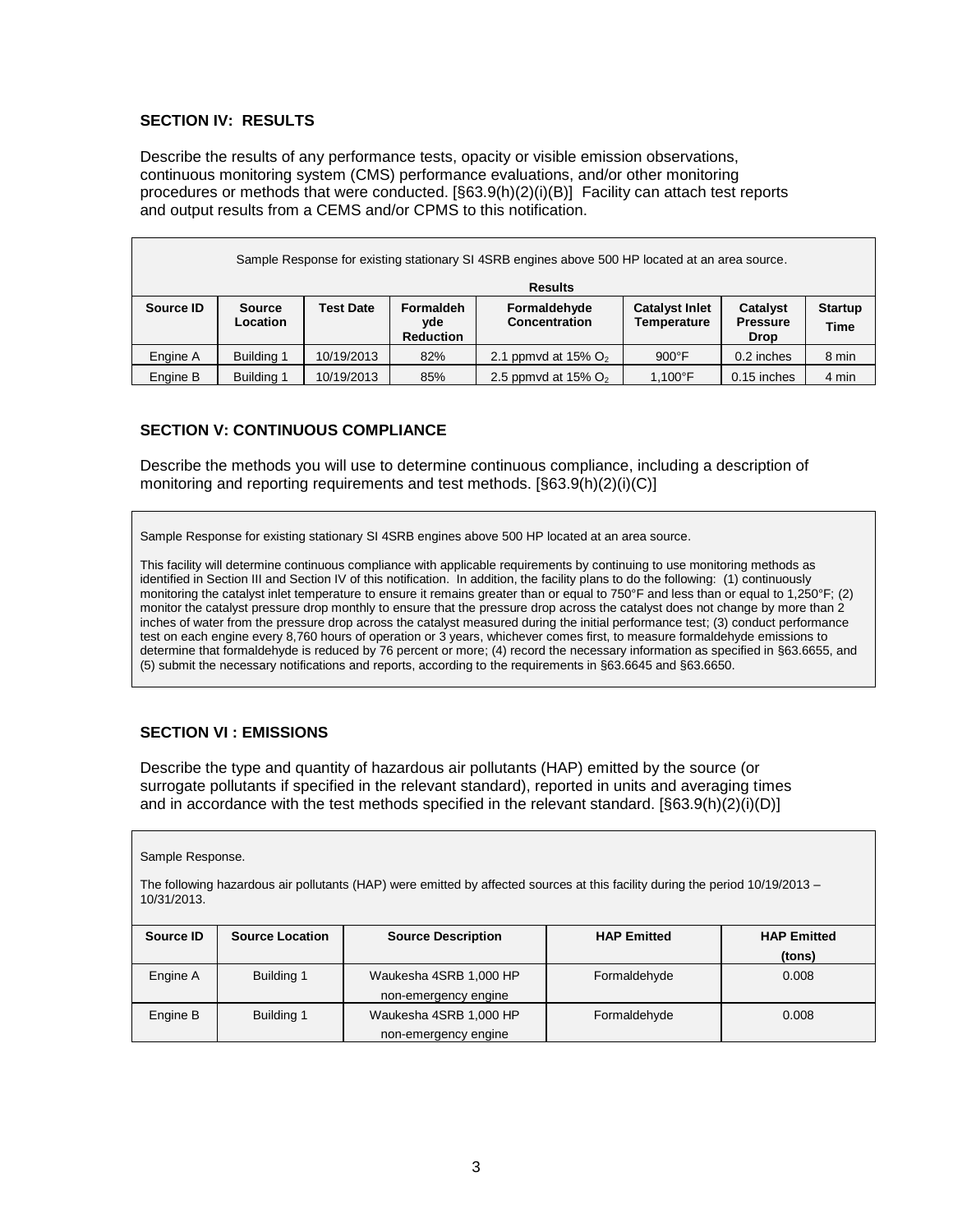## **SECTION VII: FACILITY DESIGNATION**

If the relevant standard applies to both major and area sources, present an analysis demonstrating whether the affected source is a major source, using the emissions data generated for this notification. [§63.9(h)(2)(i)(E)]

#### Sample Response.

This facility consists of two 1,000 HP rich burn engines. Each 1,000 HP engine emits 2.43 x10<sup>-4</sup> lb/HP-hr of uncontrolled HAP emissions and operate continuously (8,760 hours per year). Consequently, yearly HAP emissions are 2.43 x10<sup>-4</sup> lb/HP-hr x 8,760 hrs/yr x 1,000 HP x ton/2,000 lb x 2 engines = 2.1 tons/yr and below the threshold to be classified as a major source, therefore this facility is an area source. We do not expect these sources to emit HAP in quantities greater than the major source threshold.

## **SECTION VIII: CONTROLS**

Describe the air pollution control equipment or method for each emission point, including each control device (or method) for each hazardous air pollutant and the control efficiency (percent) for each control device or method. [§63.9(h)(2)(i)(F)]

#### Sample Response.

The following pollution control equipment is used for each engine listed at this facility. Additionally, this facility uses other compliance methods that do not involve pollution control equipment, including a CPMS.

| Source ID | <b>Source</b><br>Location | Equipment<br>Type                        | <b>Control</b><br><b>Device</b> | <b>Control</b><br><b>Efficiency</b>    | <b>HAP</b><br><b>Controlled</b> |
|-----------|---------------------------|------------------------------------------|---------------------------------|----------------------------------------|---------------------------------|
| Engine A  | Building 1                | Johnson Matthey 3-way<br>(NSCR) Catalyst | NSCR/AFR                        | Reduces formaldehyde<br>by 76% or more | Formaldehyde                    |
| Engine B  | Building 1                | Johnson Matthey 3-way<br>(NSCR) Catalyst | NSCR/AFR                        | Reduces formaldehyde<br>by 76% or more | Formaldehyde                    |

## **SECTION IX: CONSTRUCTION/RECONSTRUCTION**

A. Did you submit an application for construction or reconstruction under §63.5(d) that contained preliminary or estimated data? [§63.9(h)(5)]

**Yes □ No □**

**Not applicable**  $\Box$  (did not submit an application for construction or reconstruction).

B. If you answered yes, provide actual emission data or other corrected information below.